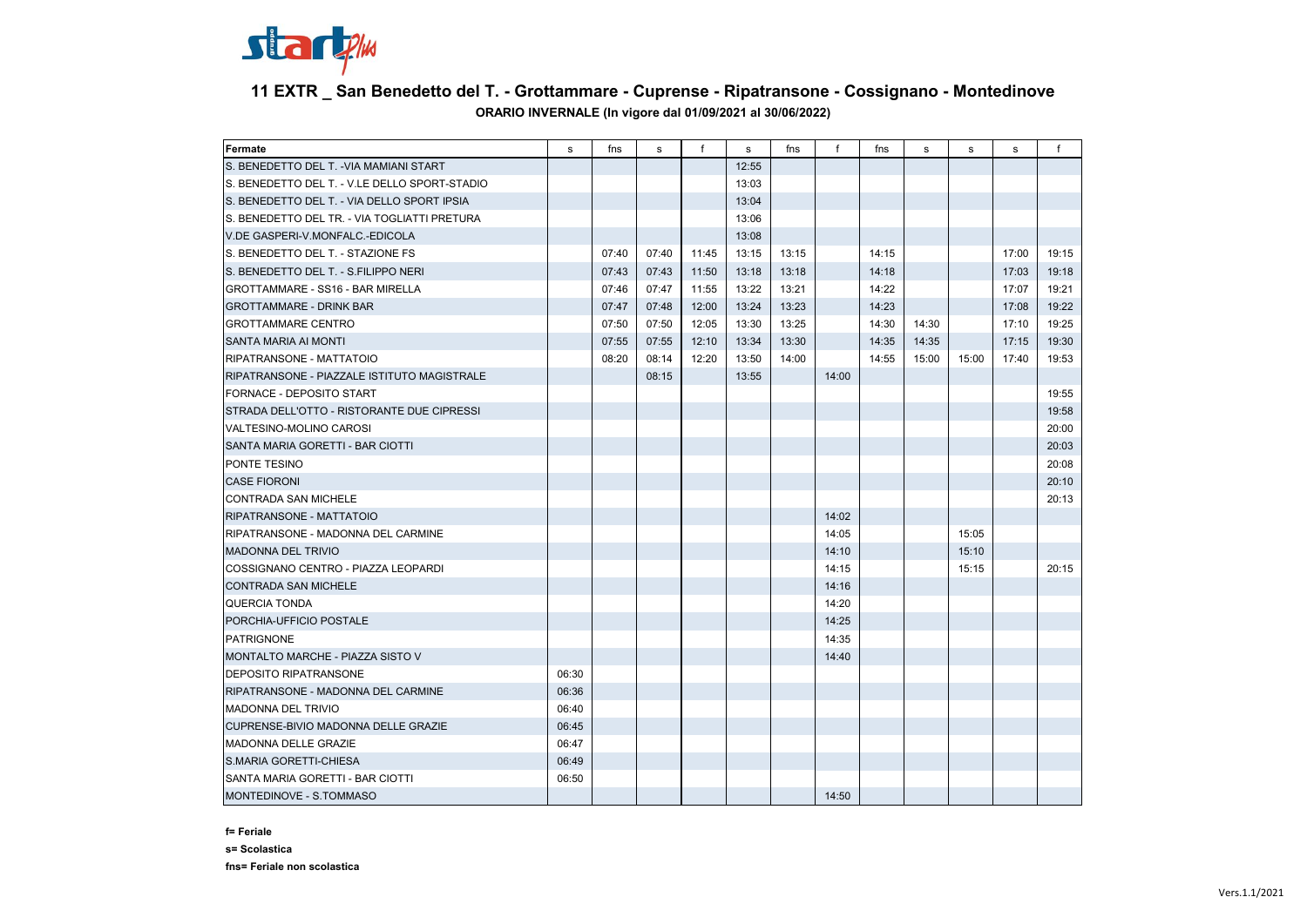

## **11 EXTR \_ Montedinove - Cossignano - Ripatransone - Cuprense - Grottammare - San Benedetto del T. ORARIO INVERNALE (In vigore dal 01/09/2021 al 30/06/2022)**

| Fermate                                      | s     | s     | $\mathsf{f}$ | $\mathsf{f}$ | $\mathbf{f}$ | $\mathsf{f}$ | s     | Ps    | s     | fns        | fns   | s     | f     | f     |
|----------------------------------------------|-------|-------|--------------|--------------|--------------|--------------|-------|-------|-------|------------|-------|-------|-------|-------|
|                                              | [1]   |       |              |              |              |              |       |       |       | $\sqrt{2}$ |       |       |       |       |
| MONTEDINOVE - S.TOMMASO                      | 06:20 |       |              | 07:25        |              |              |       |       |       | 14:55      |       |       |       |       |
| MONTALTO MARCHE - PIAZZA SISTO V             | 06:25 |       |              | 07:30        |              |              |       |       |       | 15:00      |       |       |       |       |
| <b>PATRIGNONE</b>                            | 06:30 |       |              | 07:35        |              |              |       |       |       |            |       |       |       |       |
| PORCHIA-UFFICIO POSTALE                      | 06:35 |       |              | 07:40        |              |              |       |       |       |            |       |       |       |       |
| <b>QUERCIA TONDA</b>                         | 06:43 |       |              | 07:48        |              |              |       |       |       | 15:09      |       |       |       |       |
| CONTRADA SAN MICHELE                         | 06:48 |       |              | 07:53        |              |              |       |       |       | 15:14      |       |       |       |       |
| COSSIGNANO CENTRO - PIAZZA LEOPARDI          | 06:50 |       |              | 07:55        |              |              |       |       |       | 15:15      |       | 15:15 |       | 20:15 |
| <b>CASE FIORONI</b>                          | 06:53 |       |              |              |              |              |       |       |       |            |       |       |       |       |
| PONTE TESINO                                 | 06:55 | 06:55 |              |              |              |              |       |       |       |            |       |       |       |       |
| <b>MADONNA DEL TRIVIO</b>                    |       |       |              | 08:00        |              |              |       |       |       | 15:21      |       | 15:21 |       | 20:20 |
| RIPATRANSONE - MADONNA DEL CARMINE           |       |       |              | 08:07        |              |              |       |       |       | 15:28      |       | 15:28 |       | 20:25 |
| SANTA MARIA GORETTI - BAR CIOTTI             |       | 07:02 |              |              |              |              |       |       |       |            |       |       | 18:05 |       |
| STRADA DELL'OTTO - RISTORANTE DUE CIPRESSI   |       |       |              |              |              |              |       |       |       |            |       |       | 18:12 |       |
| FORNACE - DEPOSITO START                     |       |       |              |              |              |              |       |       |       |            |       |       | 18:17 | 20:30 |
| RIPATRANSONE - PIAZZALE ISTITUTO MAGISTRALE  |       |       |              |              |              |              |       | 14:00 | 14:00 |            |       |       |       |       |
| RIPATRANSONE - MATTATOIO                     |       |       | 07:00        | 08:13        | 08:32        | 09:15        | 12:25 | 14:02 | 14:02 | 15:30      | 15:30 | 15:30 | 18:20 |       |
| PIAZZALE ISTITUTO MAGISTRALE                 |       |       |              | 08:15        |              |              |       |       |       |            |       |       | 18:21 |       |
| RIPATRANSONE - MATTATOIO                     |       |       |              |              |              |              |       |       |       |            |       |       | 18:30 |       |
| SANTA MARIA AI MONTI                         |       |       | 07:18        |              | 08:50        | 09:25        | 12:45 | 14:20 | 14:20 |            | 15:50 | 15:47 | 18:50 |       |
| <b>GROTTAMMARE CENTRO</b>                    |       |       | 07:22        |              | 08:55        | 09:32        | 12:50 | 14:26 |       |            | 15:55 | 15:52 | 18:55 |       |
| <b>GROTTAMMARE - DRINK BAR</b>               |       |       | 07:23        |              | 08:56        | 09:36        | 12:51 | 14:27 |       |            | 15:57 | 15:53 | 18:57 |       |
| <b>GROTTAMMARE - SS16 - BAR MIRELLA</b>      |       |       | 07:24        |              | 08:57        | 09:40        | 12:52 | 14:29 | 14:29 |            | 15:59 | 15:54 | 18:59 |       |
| S. BENEDETTO DEL T. - S.FILIPPO NERI         |       |       | 07:26        |              | 09:01        | 09:45        | 12:56 | 14:32 | 14:32 |            | 16:04 | 15:56 | 19:04 |       |
| PIAZZA SAN FILIPPO                           |       |       |              |              |              |              |       | 14:33 | 14:33 |            |       |       |       |       |
| S. BENEDETTO DEL T. - PIAZZA NARDONE         |       |       | 07:27        |              | 09:02        | 09:47        |       |       |       |            | 16:06 | 15:57 | 19:06 |       |
| S. BENEDETTO DEL TR. - V.MANZONI             |       | 07:29 |              |              |              |              | 12:58 |       |       |            |       |       |       |       |
| S. BENEDETTO DEL T. - STAZIONE FS            |       | 07:30 | 07:30        |              | 09:05        | 09:50        | 13:00 | 14:35 | 14:35 |            | 16:10 | 16:00 | 19:10 |       |
| VIA GINO MORETTI - SCUOLA                    |       |       |              |              |              |              | 13:02 |       | 14:37 |            |       |       |       |       |
| VIALE DE GASPERI CV. 38                      |       |       |              |              |              |              | 13:03 |       | 14:40 |            |       |       |       |       |
| S. BENEDETTO DEL TR. - VIA TOGLIATTI PRETURA |       |       |              |              |              |              | 13:08 |       | 14:45 |            |       |       |       |       |
| F.TA 11 HOTEL MARCONI                        |       |       |              |              |              |              |       |       | 14:50 |            |       |       |       |       |
| F.TA 12 HOTEL PINETA                         |       |       |              |              |              |              |       |       | 14:55 |            |       |       |       |       |
| F.TA 16 BAR DELLE ROSE                       |       |       |              |              |              |              |       |       | 15:00 |            |       |       |       |       |
| CIRC. SENTINA-V.CACCIATORE                   |       |       |              |              |              |              |       |       | 15:05 |            |       |       |       |       |
| <b>V.BUGLIONE S. ELEMENTARE</b>              |       |       |              |              |              |              |       |       | 15:10 |            |       |       |       |       |
| <b>VIA MARE N 140/142</b>                    |       |       |              |              |              |              |       |       | 15:15 |            |       |       |       |       |
| RAGNOLA-CHIESA SACRA FAMIGLIA                |       |       |              |              |              |              |       |       | 15:20 |            |       |       |       |       |
| S. BENEDETTO DEL T. - VIA MAMIANI START      |       |       |              |              |              |              |       |       | 15:25 |            |       |       |       |       |

**[1] = A ponte Tesino effettua coincidenza per San Benedetto del Tronto con la corsa in partenza da Castignano (36EXTR) alle ore 06:45**

**[2] = A Ripatransone coincidenza per San Benedetto del Tronto**

**f= Feriale s= Scolastica Ps= Scolastica (Si effettua dal Lunedì al Venerdì) fns= Feriale non scolastica**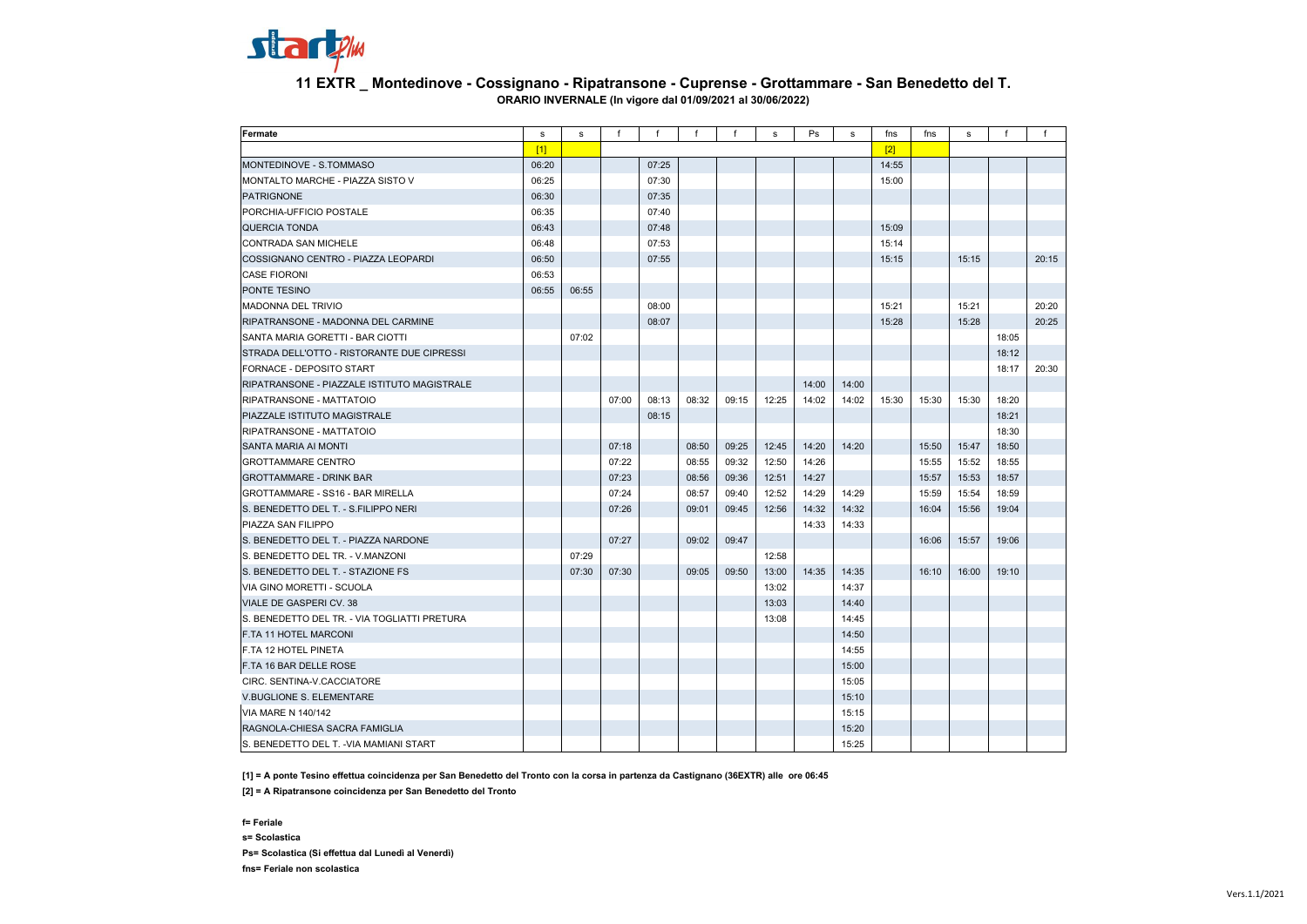

## **11 EXTR \_ S. Benedetto del T. - Grottammare - Cuprense - Ripatransone - Cossignano - Montedinove**

**ORARIO ESTIVO (In vigore dal 01/07/2022 al 31/08/2022)**

| Fermate                                    | FE.   | $\mathsf{f}$ | f     | f     | FE.   | f     | <b>GE</b> | f     | FE.   |
|--------------------------------------------|-------|--------------|-------|-------|-------|-------|-----------|-------|-------|
| S. BENEDETTO DEL T. - STAZIONE FS.         | 07:40 | 07:40        | 11:45 | 13:15 | 13:15 |       | 14:50     | 19:15 | 19:15 |
| IS. BENEDETTO DEL T. - S.FILIPPO NERI      | 07:43 | 07:43        | 11:50 | 13:18 | 13:18 |       | 14:53     | 19:18 | 19:18 |
| <b>GROTTAMMARE - SS16 - BAR MIRELLA</b>    | 07:46 | 07:46        | 11:55 | 13:21 | 13:21 |       | 14:56     | 19:21 | 19:21 |
| <b>GROTTAMMARE - DRINK BAR</b>             | 07:47 | 07:47        | 12:00 | 13:23 | 13:23 |       | 14:57     | 19:22 | 19:22 |
| <b>GROTTAMMARE CENTRO</b>                  | 07:50 | 07:50        | 12:05 | 13:25 | 13:25 |       | 15:00     | 19:25 | 19:25 |
| <b>SANTA MARIA AI MONTI</b>                | 07:55 | 07:55        | 12:10 | 13:30 | 13:30 |       | 15:05     | 19:30 | 19:30 |
| RIPATRANSONE - MATTATOIO                   | 08:20 | 08:20        | 12:20 | 14:00 | 13:50 | 14:00 | 15:30     | 19:53 | 19:50 |
| FORNACE - DEPOSITO START                   |       |              |       |       |       |       |           | 19:55 |       |
| STRADA DELL'OTTO - RISTORANTE DUE CIPRESSI |       |              |       |       |       |       |           | 19:58 |       |
| VALTESINO-MOLINO CAROSI                    |       |              |       |       |       |       |           | 20:00 |       |
| SANTA MARIA GORETTI - BAR CIOTTI           |       |              |       |       |       |       |           | 20:03 |       |
| PONTE TESINO                               |       |              |       |       |       |       |           | 20:08 |       |
| <b>CASE FIORONI</b>                        |       |              |       |       |       |       |           | 20:10 |       |
| <b>CONTRADA SAN MICHELE</b>                |       |              |       |       |       |       |           | 20:13 |       |
| RIPATRANSONE - MADONNA DEL CARMINE         |       |              |       |       |       | 14:05 |           |       |       |
| <b>MADONNA DEL TRIVIO</b>                  |       |              |       |       |       | 14:10 |           |       |       |
| COSSIGNANO CENTRO - PIAZZA LEOPARDI        |       |              |       |       |       | 14:15 |           | 20:15 |       |
| <b>CONTRADA SAN MICHELE</b>                |       |              |       |       |       | 14:16 |           |       |       |
| <b>QUERCIA TONDA</b>                       |       |              |       |       |       | 14:20 |           |       |       |
| PORCHIA-UFFICIO POSTALE                    |       |              |       |       |       | 14:25 |           |       |       |
| <b>PATRIGNONE</b>                          |       |              |       |       |       | 14:35 |           |       |       |
| IMONTALTO MARCHE - PIAZZA SISTO V          |       |              |       |       |       | 14:40 |           |       |       |
| IMONTEDINOVE - S.TOMMASO                   |       |              |       |       |       | 14:44 |           |       |       |
| IMONTEDINOVE-CENTRO                        |       |              |       |       |       | 14:50 |           |       |       |

**f= Feriale**

**GE= Giornaliera (Si effettua dal Lunedì alla Domenica)**